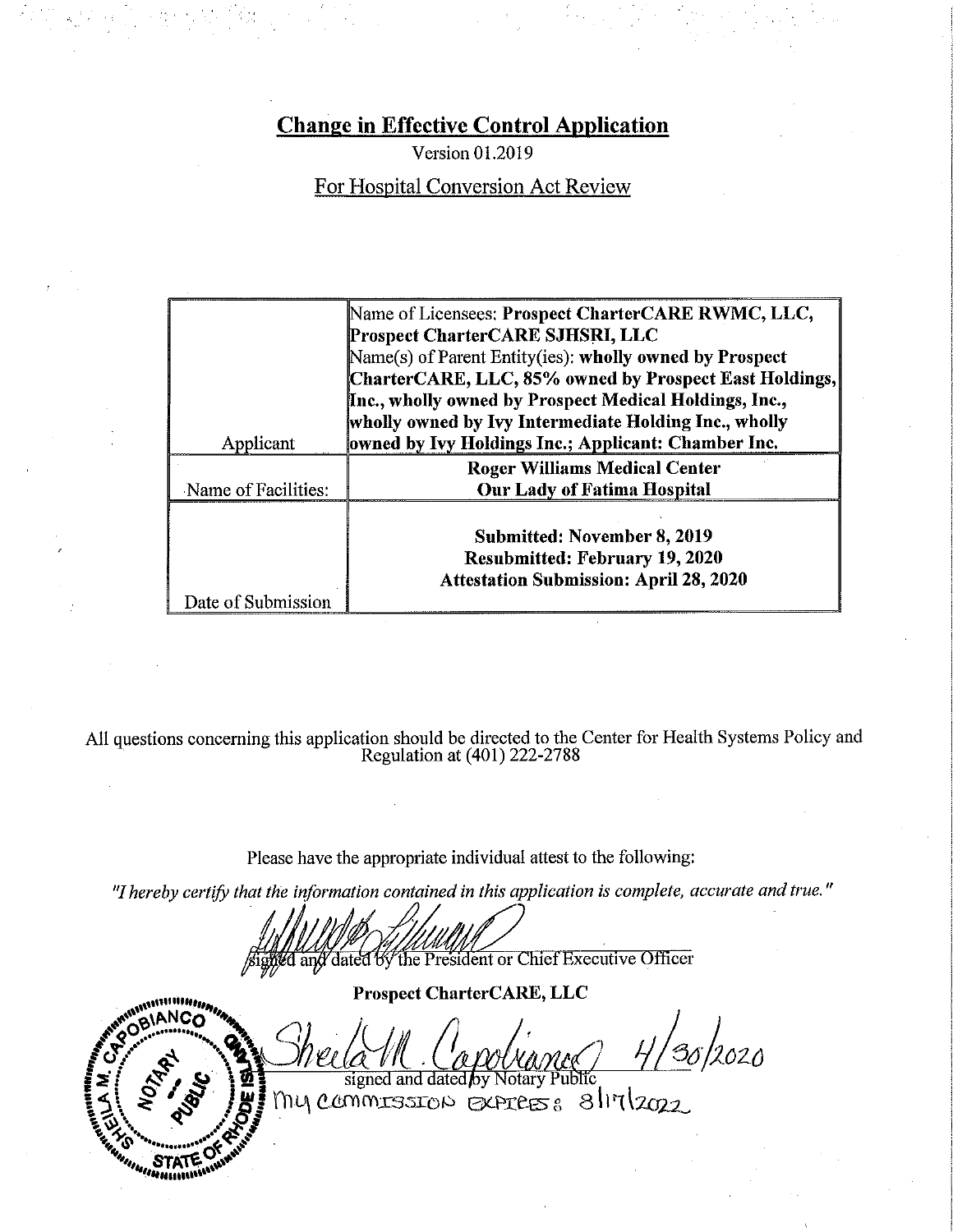Version 01.2019

For Hospital Conversion Act Review

|                     | Name of Licensees: Prospect CharterCARE RWMC, LLC,<br><b>Prospect CharterCARE SJHSRI, LLC</b> |
|---------------------|-----------------------------------------------------------------------------------------------|
|                     |                                                                                               |
|                     | Name(s) of Parent Entity(ies): wholly owned by Prospect                                       |
|                     | CharterCARE, LLC, 85% owned by Prospect East Holdings,                                        |
|                     | Inc., wholly owned by Prospect Medical Holdings, Inc.,                                        |
|                     | wholly owned by Ivy Intermediate Holding Inc., wholly                                         |
| Applicant           | owned by Ivy Holdings Inc.; Applicant: Chamber Inc.                                           |
|                     | <b>Roger Williams Medical Center</b>                                                          |
| Name of Facilities: | <b>Our Lady of Fatima Hospital</b>                                                            |
|                     |                                                                                               |
|                     | <b>Submitted: November 8, 2019</b>                                                            |
|                     | <b>Resubmitted: February 19, 2020</b>                                                         |
|                     |                                                                                               |
|                     | <b>Resubmitted May 14, 2020</b>                                                               |
| Date of Submission  |                                                                                               |

#### All questions concerning this application should be directed to the Center for Health Systems Policy and Regulation at (401) 222-2788

Please have the appropriate individual attest to the following:

*"I hereby certify that the information contained in this application is complete, accurate and true."*

4/28/2020  $l_{\ell}$  $\frac{1}{2}$ 

signed and dated by the President or Chief Executive Officer

**Chamber Inc.**

\_\_\_\_\_\_\_\_\_\_\_\_\_\_\_\_\_\_\_\_\_\_\_\_\_\_\_\_\_\_\_\_\_\_\_\_\_\_\_\_\_\_\_\_\_\_\_\_ signed and dated by Notary Public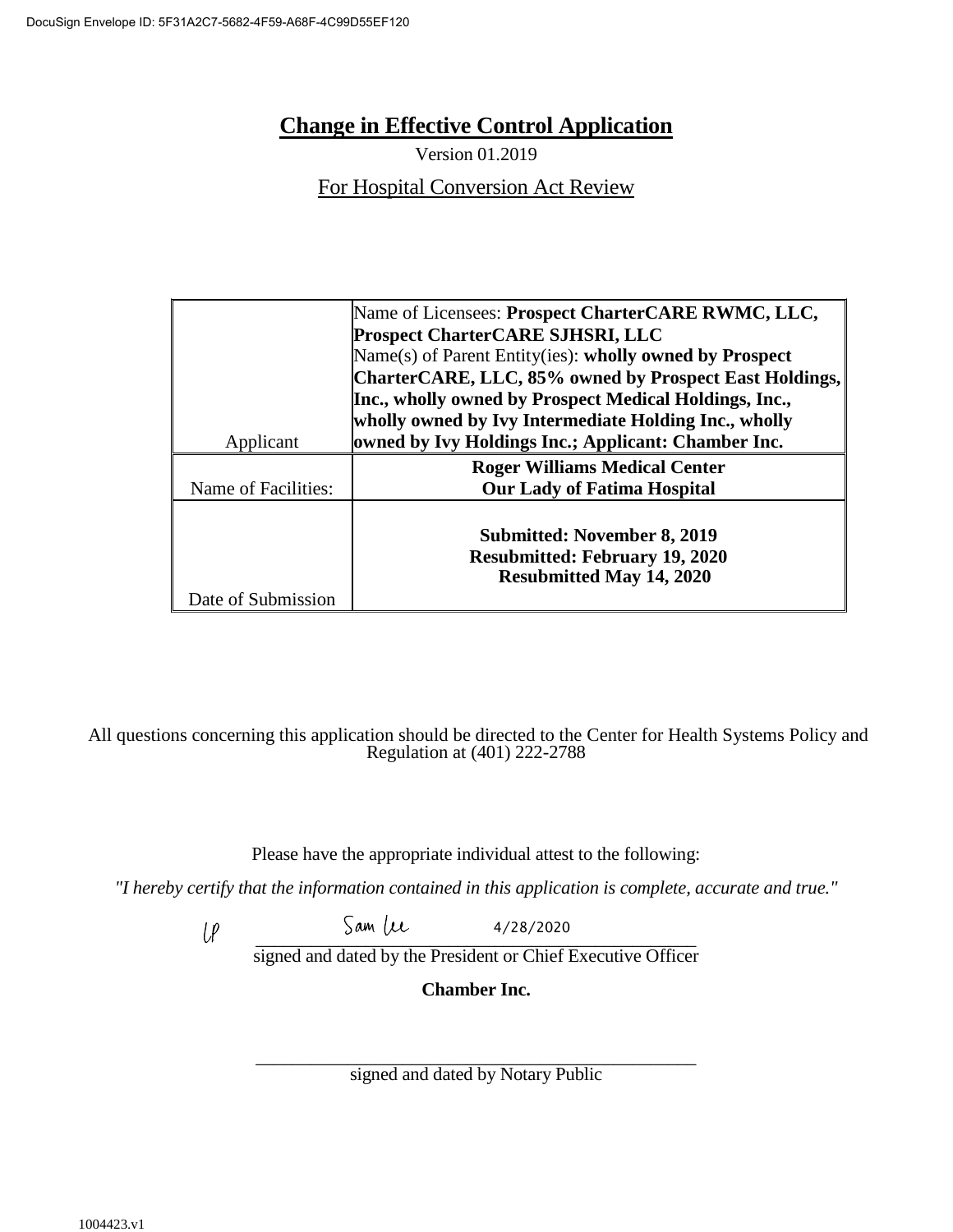Version 01.2019

For Hospital Conversion Act Review

|                     | Name of Licensees: Prospect CharterCARE RWMC, LLC,      |
|---------------------|---------------------------------------------------------|
|                     | <b>Prospect CharterCARE SJHSRI, LLC</b>                 |
|                     | Name(s) of Parent Entity(ies): wholly owned by Prospect |
|                     | CharterCARE, LLC, 85% owned by Prospect East Holdings,  |
|                     | Inc., wholly owned by Prospect Medical Holdings, Inc.,  |
|                     | wholly owned by Ivy Intermediate Holding Inc., wholly   |
| Applicant           | owned by Ivy Holdings Inc.; Applicant: Chamber Inc.     |
|                     | <b>Roger Williams Medical Center</b>                    |
| Name of Facilities: | <b>Our Lady of Fatima Hospital</b>                      |
|                     |                                                         |
|                     | <b>Submitted: November 8, 2019</b>                      |
|                     | <b>Resubmitted: February 19, 2020</b>                   |
|                     | <b>Resubmitted May 14, 2020</b>                         |
| Date of Submission  |                                                         |

All questions concerning this application should be directed to the Center for Health Systems Policy and Regulation at (401) 222-2788

Please have the appropriate individual attest to the following:

*"I hereby certify that the information contained in this application is complete, accurate and true."*

 $J^{\mu\nu}$ 4/28/2020

signed and dated by the President or Chief Executive Officer

**Ivy Holdings Inc.**

\_\_\_\_\_\_\_\_\_\_\_\_\_\_\_\_\_\_\_\_\_\_\_\_\_\_\_\_\_\_\_\_\_\_\_\_\_\_\_\_\_\_\_\_\_\_\_\_ signed and dated by Notary Public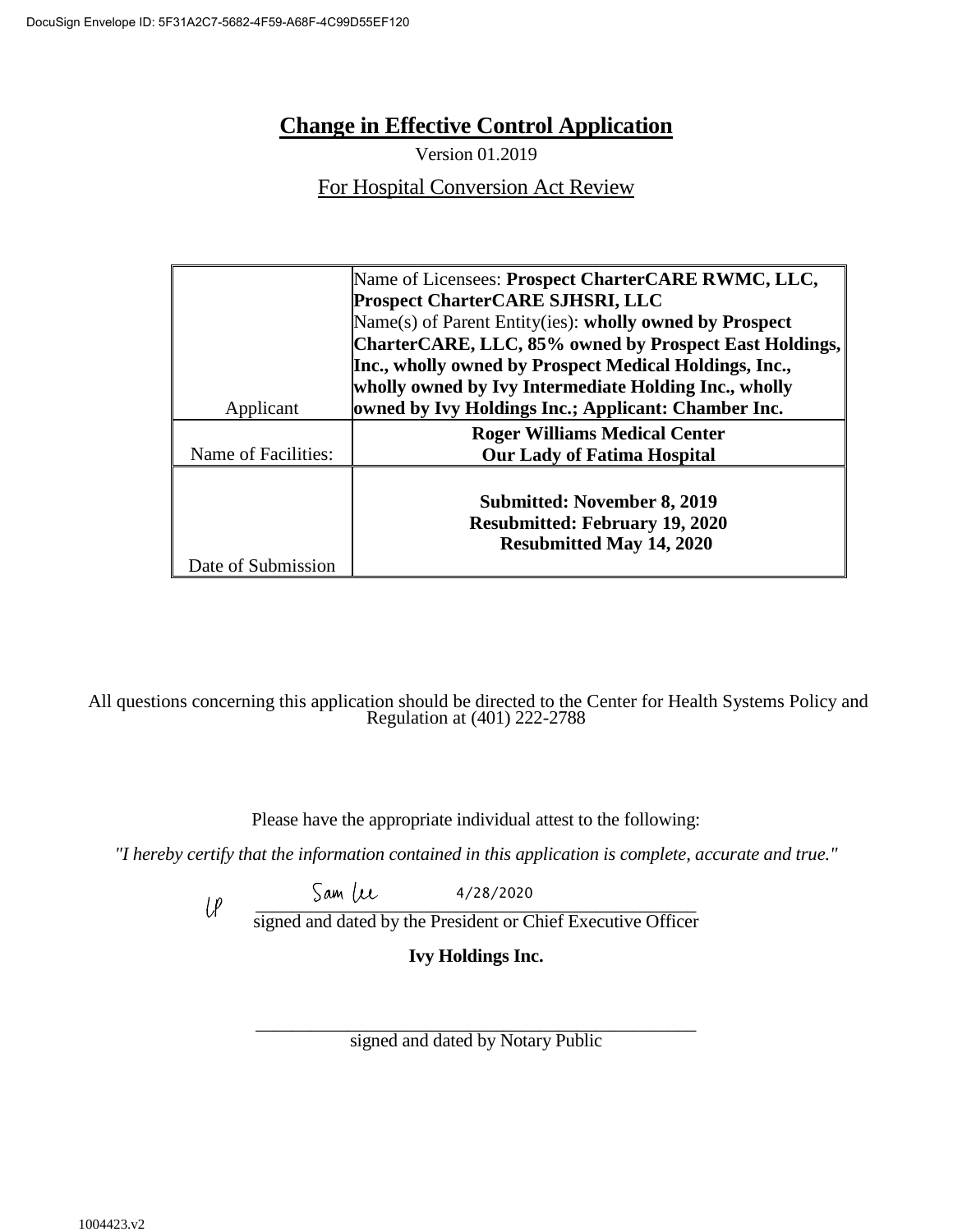Version 01.2019

For Hospital Conversion Act Review

|                     | Name of Licensees: Prospect CharterCARE RWMC, LLC,      |
|---------------------|---------------------------------------------------------|
|                     | <b>Prospect CharterCARE SJHSRI, LLC</b>                 |
|                     | Name(s) of Parent Entity(ies): wholly owned by Prospect |
|                     | CharterCARE, LLC, 85% owned by Prospect East Holdings,  |
|                     | Inc., wholly owned by Prospect Medical Holdings, Inc.,  |
|                     | wholly owned by Ivy Intermediate Holding Inc., wholly   |
| Applicant           | owned by Ivy Holdings Inc.; Applicant: Chamber Inc.     |
|                     | <b>Roger Williams Medical Center</b>                    |
| Name of Facilities: | <b>Our Lady of Fatima Hospital</b>                      |
|                     |                                                         |
|                     | <b>Submitted: November 8, 2019</b>                      |
|                     | <b>Resubmitted: February 19, 2020</b>                   |
|                     | <b>Resubmitted May 14, 2020</b>                         |
| Date of Submission  |                                                         |

All questions concerning this application should be directed to the Center for Health Systems Policy and Regulation at (401) 222-2788

Please have the appropriate individual attest to the following:

*"I hereby certify that the information contained in this application is complete, accurate and true."*

 $5$  am  $1/2$ 4/28/2020

signed and dated by the President or Chief Executive Officer

**Ivy Intermediate Holdings Inc.**

\_\_\_\_\_\_\_\_\_\_\_\_\_\_\_\_\_\_\_\_\_\_\_\_\_\_\_\_\_\_\_\_\_\_\_\_\_\_\_\_\_\_\_\_\_\_\_\_ signed and dated by Notary Public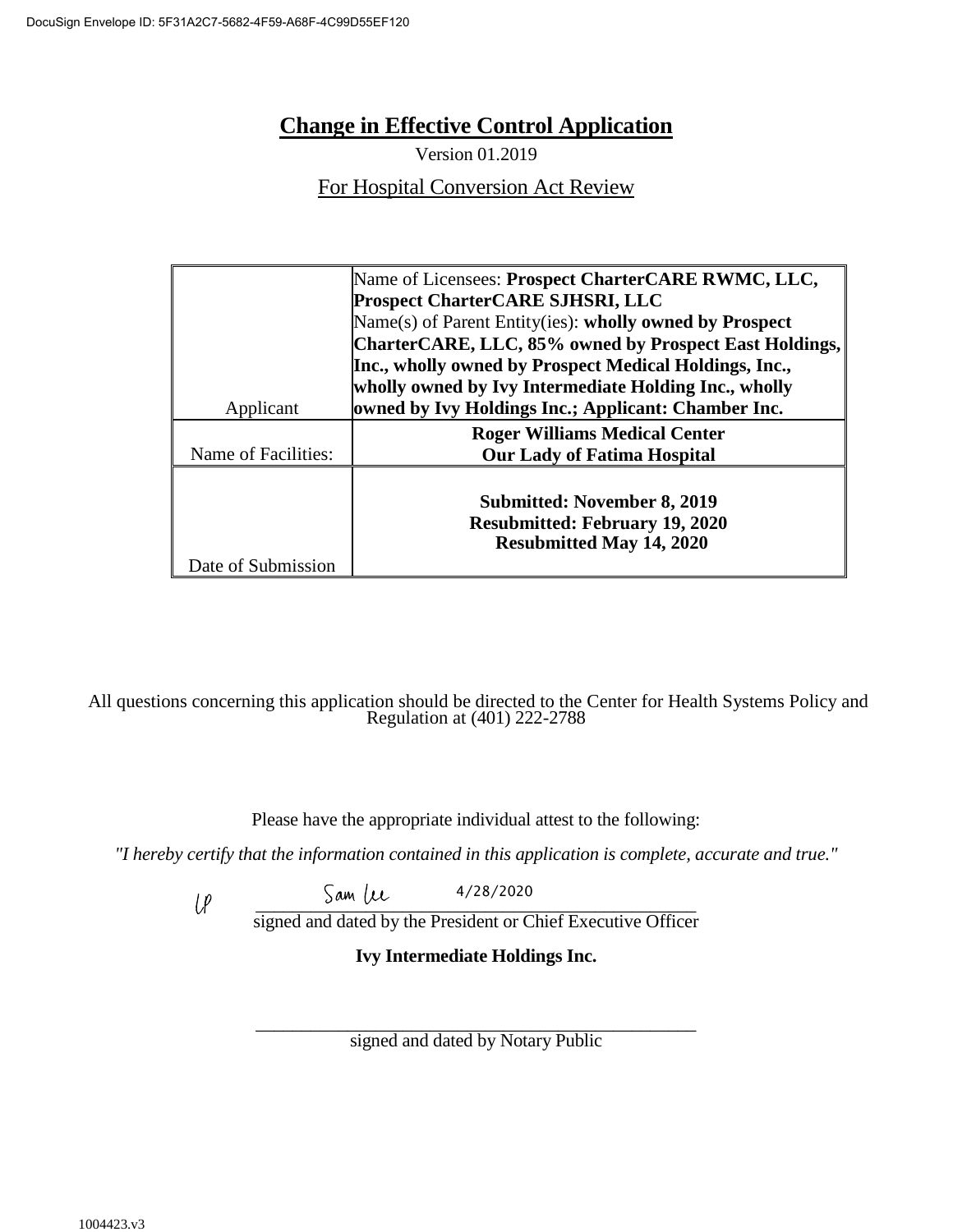Version 01.2019

For Hospital Conversion Act Review

|                     | Name of Licensees: Prospect CharterCARE RWMC, LLC,      |
|---------------------|---------------------------------------------------------|
|                     | <b>Prospect CharterCARE SJHSRI, LLC</b>                 |
|                     | Name(s) of Parent Entity(ies): wholly owned by Prospect |
|                     | CharterCARE, LLC, 85% owned by Prospect East Holdings,  |
|                     | Inc., wholly owned by Prospect Medical Holdings, Inc.,  |
|                     | wholly owned by Ivy Intermediate Holding Inc., wholly   |
| Applicant           | owned by Ivy Holdings Inc.; Applicant: Chamber Inc.     |
|                     | <b>Roger Williams Medical Center</b>                    |
| Name of Facilities: | <b>Our Lady of Fatima Hospital</b>                      |
|                     |                                                         |
|                     | <b>Submitted: November 8, 2019</b>                      |
|                     | <b>Resubmitted: February 19, 2020</b>                   |
|                     | <b>Resubmitted May 14, 2020</b>                         |
| Date of Submission  |                                                         |

All questions concerning this application should be directed to the Center for Health Systems Policy and Regulation at (401) 222-2788

Please have the appropriate individual attest to the following:

*"I hereby certify that the information contained in this application is complete, accurate and true."*

 $54/20/2020$ 4/28/2020

signed and dated by the President or Chief Executive Officer

**Prospect Medical Holdings,Inc.**

\_\_\_\_\_\_\_\_\_\_\_\_\_\_\_\_\_\_\_\_\_\_\_\_\_\_\_\_\_\_\_\_\_\_\_\_\_\_\_\_\_\_\_\_\_\_\_\_ signed and dated by Notary Public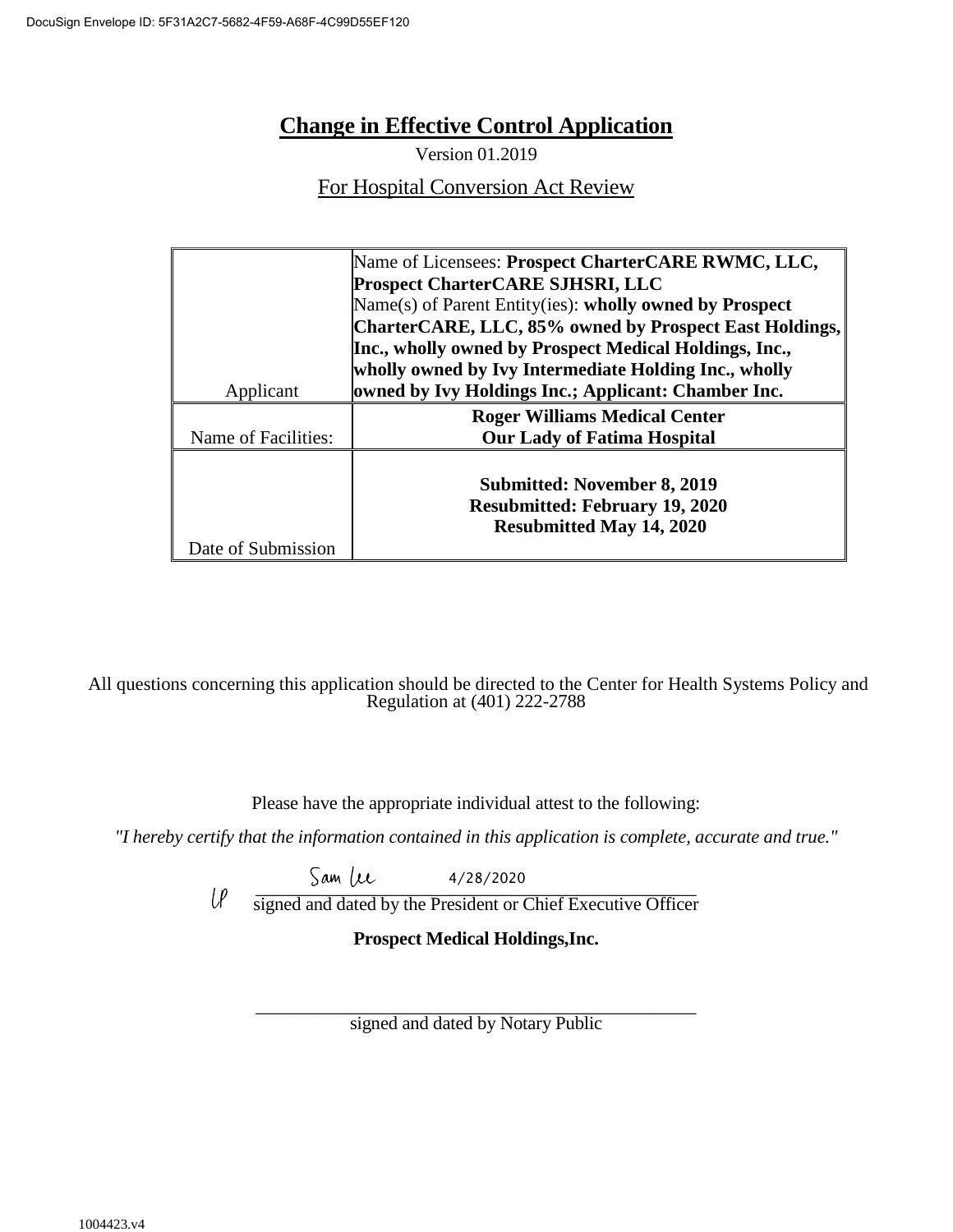Version 01.2019

For Hospital Conversion Act Review

|                     | Name of Licensees: Prospect CharterCARE RWMC, LLC,      |
|---------------------|---------------------------------------------------------|
|                     | <b>Prospect CharterCARE SJHSRI, LLC</b>                 |
|                     | Name(s) of Parent Entity(ies): wholly owned by Prospect |
|                     | CharterCARE, LLC, 85% owned by Prospect East Holdings,  |
|                     | Inc., wholly owned by Prospect Medical Holdings, Inc.,  |
|                     | wholly owned by Ivy Intermediate Holding Inc., wholly   |
| Applicant           | owned by Ivy Holdings Inc.; Applicant: Chamber Inc.     |
|                     | <b>Roger Williams Medical Center</b>                    |
| Name of Facilities: | <b>Our Lady of Fatima Hospital</b>                      |
|                     |                                                         |
|                     | <b>Submitted: November 8, 2019</b>                      |
|                     | <b>Resubmitted: February 19, 2020</b>                   |
|                     |                                                         |
|                     | <b>Resubmitted May 14, 2020</b>                         |
| Date of Submission  |                                                         |

#### All questions concerning this application should be directed to the Center for Health Systems Policy and Regulation at (401) 222-2788

Please have the appropriate individual attest to the following:

*"I hereby certify that the information contained in this application is complete, accurate and true."*

4/28/2020

 $5000 \, \mu \text{V}$  $U^{\rho}$ signed and dated by the President or Chief Executive Officer

**Prospect East Holdings, Inc.**

\_\_\_\_\_\_\_\_\_\_\_\_\_\_\_\_\_\_\_\_\_\_\_\_\_\_\_\_\_\_\_\_\_\_\_\_\_\_\_\_\_\_\_\_\_\_\_\_ signed and dated by Notary Public